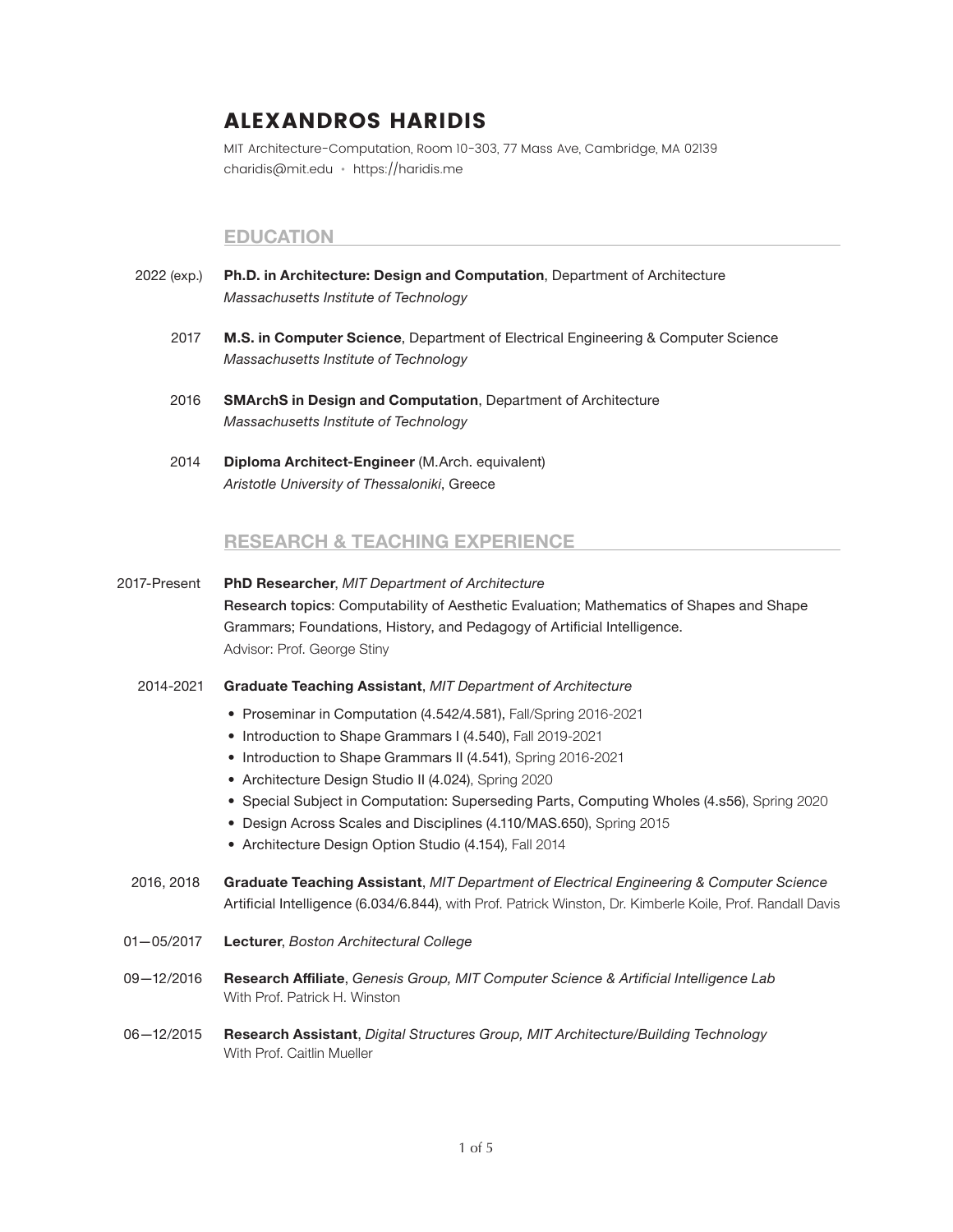## **AWARDS & HONORS**

- 2022 Hyzen Fellowship, Massachusetts Institute of Technology
- 2019 2022 Onassis Foundation Scholar
	- 2018 Bill Mitchell++ Award, Massachusetts Institute of Technology
	- 2018 Graduate Student Council Travel Grant, Massachusetts Institute of Technology
	- 2017 Presidential Fellowship, Massachusetts Institute of Technology
- 2015 2017 AG Leventis Foundation Scholar
	- 2017 Luys Foundation Grant
	- 2015 Hyzen Fellowship, Massachusetts Institute of Technology
	- 2015 Finalist, NASA Centennial Challenge: 3D Printed Habitat (as team member)
	- 2015 Gerondelis Foundation Grant
- 2014 2016 Department of Architecture Graduate Fellowship, Massachusetts Institute of Technology
	- 2014 Highest Honors, Diploma Architect-Engineer, Aristotle University, Greece
- 2011, 2013 15th and 16th Biennale of Young Artists, BJCEM

# **PUBLICATIONS**

#### Book-length Teaching Notes

- 2021 **Introduction to Artificial Intelligence at MIT: 6.034 Teaching Notes.** Alexandros Haridis. *Department of Electrical Engineering & Computer Science, Massachusetts Institute of Technology.*
	- Distributed internally since Fall 2020 to staff and students of "6.034/6.844 Aritificial Intelligence".

#### Peer-reviewed Journal Articles

 2022 **The geometry of point-line arrangements containing shapes: mathematical properties and applications in shape grammars.** Alexandros Haridis. *Computer-Aided Design* [Forthcoming]

**Analysis of shape grammars: continuity of rules.** Alexandros Haridis and George Stiny. *Environment and Planning B: Urban Analytics and City Science.* doi:10.1177/23998083211044734

- 2021 **SHREC'21: Quantifying shape complexity.** MF Arslan, A. Haridis, PL Rosin, S Tari, C Brassey, JD Gardiner, A Genctav, M Genctav. *Computers & Graphics 102*:144—153
- 2020 **Structure from appearance: topology with shapes, without points**. Alexandros Haridis.  *Journal of Mathematics and the Arts 14(3):199—238*

 **The topology of shapes made with points.** Alexandros Haridis. *Environment and Planning B: Urban Analytics and City Science 47*(7):1279—1288

#### Expository Articles and Preprints

- 2020 **Some open problems regarding the number of lines and slopes in arrangements that contain shapes.** Alexandros Haridis, *arXiv:2011.10700, November 2020*
- 2020 **The geometry of arrangements that contain shapes.** Alexandros Haridis. *arXiv:2010.14250, December 2020*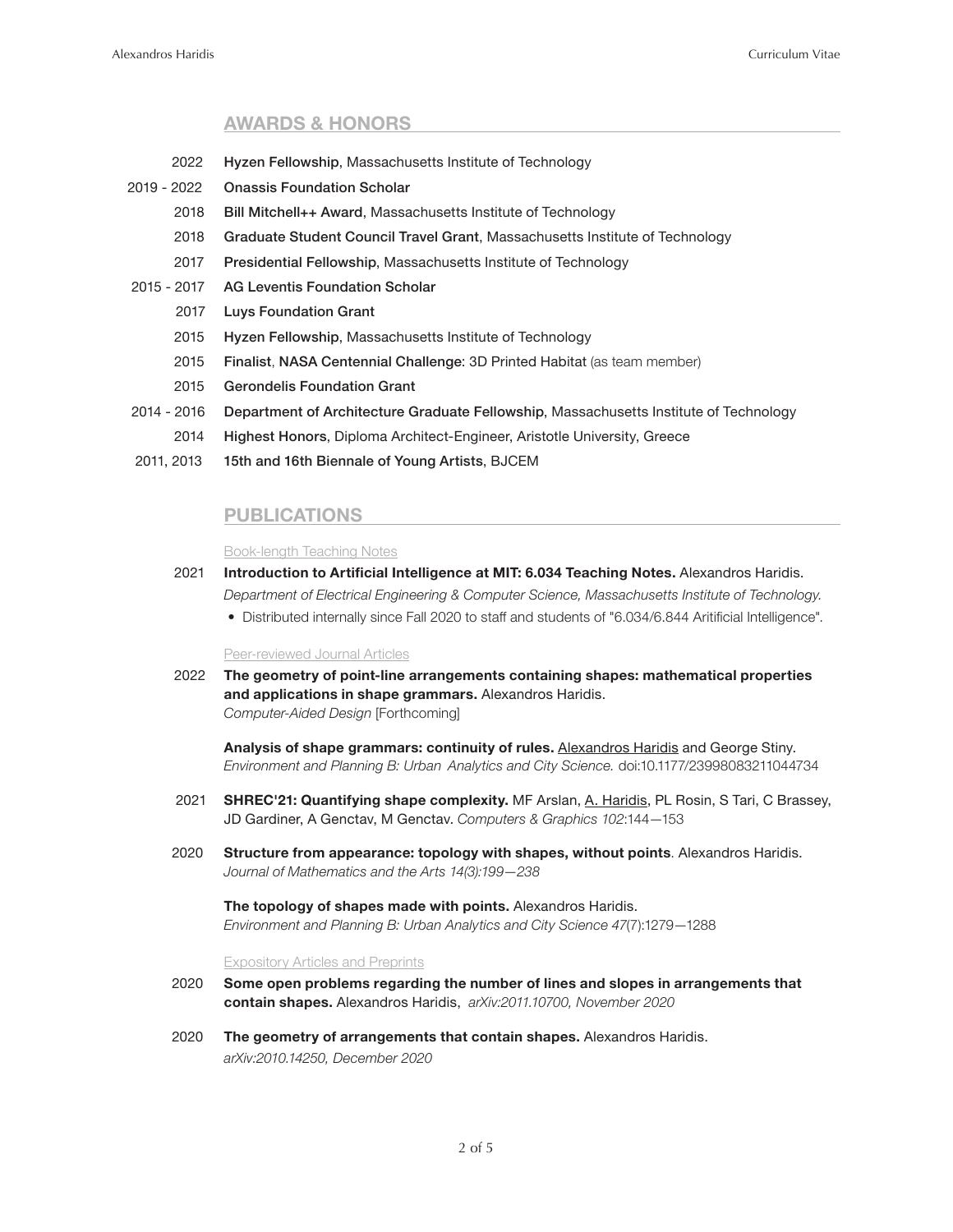#### Conference Activities

 2018 **Notes for an improvisational specification of design spaces.** Alexandros Haridis. *Proc. 8th International Conference on Design Computing and Cognition (DCC)*, Politecnico di Milano, Lecco campus, Italy, July 2018

**Some issues concerning the use of design-space formalisms in creative domains** Alexandros Haridis. *Proc. 5th International Conference on Design Creativity (ICDC)*, University of Bath, UK, January 2018

 2016 **Talking about architectural compositions: pilot study on description styles and envisioning** Alexandros Haridis and Patrick Winston. *Poster: 7th International Conference on Design Computing and Cognition*, Northwestern University, Chicago, June 2016

 **Specification of a spatial design space: shape descriptions and continuity** Alexandros Haridis. *Presentation at the "Design Descriptions" Workshop, 7th International Conference on Design Computing and Cognition*, Northwestern University, Chicago, June 2016

#### Invited Talks and Other Presentations

### **Analysis of Rule Continuity in Shape Grammars**

 Nov 2021 Guest lecture at 4.540: Intro to Shape Grammars I *Massachusetts Institute of Technology, Cambridge, MA*

#### **Research Topics in Computation and Design**

 Dec 2020 Guest lecture at the Post-Graduate Research Program in Architecture  *National Technical University of Athens, Athens, Greece*

#### **Algebras of Shapes Uij**

 Nov 2019 Guest lecture at 4.540: Intro to Shape Grammars I *Massachusetts Institute of Technology, Cambridge, MA*

#### **Aesthetic Measure and Algorithmic Aesthetics**

 Apr 2019 Guest lecture at 4.542: Proseminar in Computation *Massachusetts Institute of Technology, Cambridge, MA*

### **Improvisation, calculating with imagination**

Aug 2017 Talk at the Dalcroze Studies Conference, *Universite Laval, Quebec City, Canada*

### **Design Spaces and their improvisational specification**

Oct 2016 Talk at the Third Annual Workshop on Audio and Visual Synthesis*, Dartmouth College, NH*

#### **Design applications of shape blending**

Dec 2015 Internal talk, Digital Structures Group, *Massachusetts Institute of Technology, Cambridge, MA*

#### PhD Dissertation

#### **Mathematics of Shape Grammars and Computability of Evaluation in Aesthetic Systems**

 2022 *Massachusetts Institute of Technology, Cambridge, MA* Committee: George Stiny (advisor), Terry Knight, Caitlin Mueller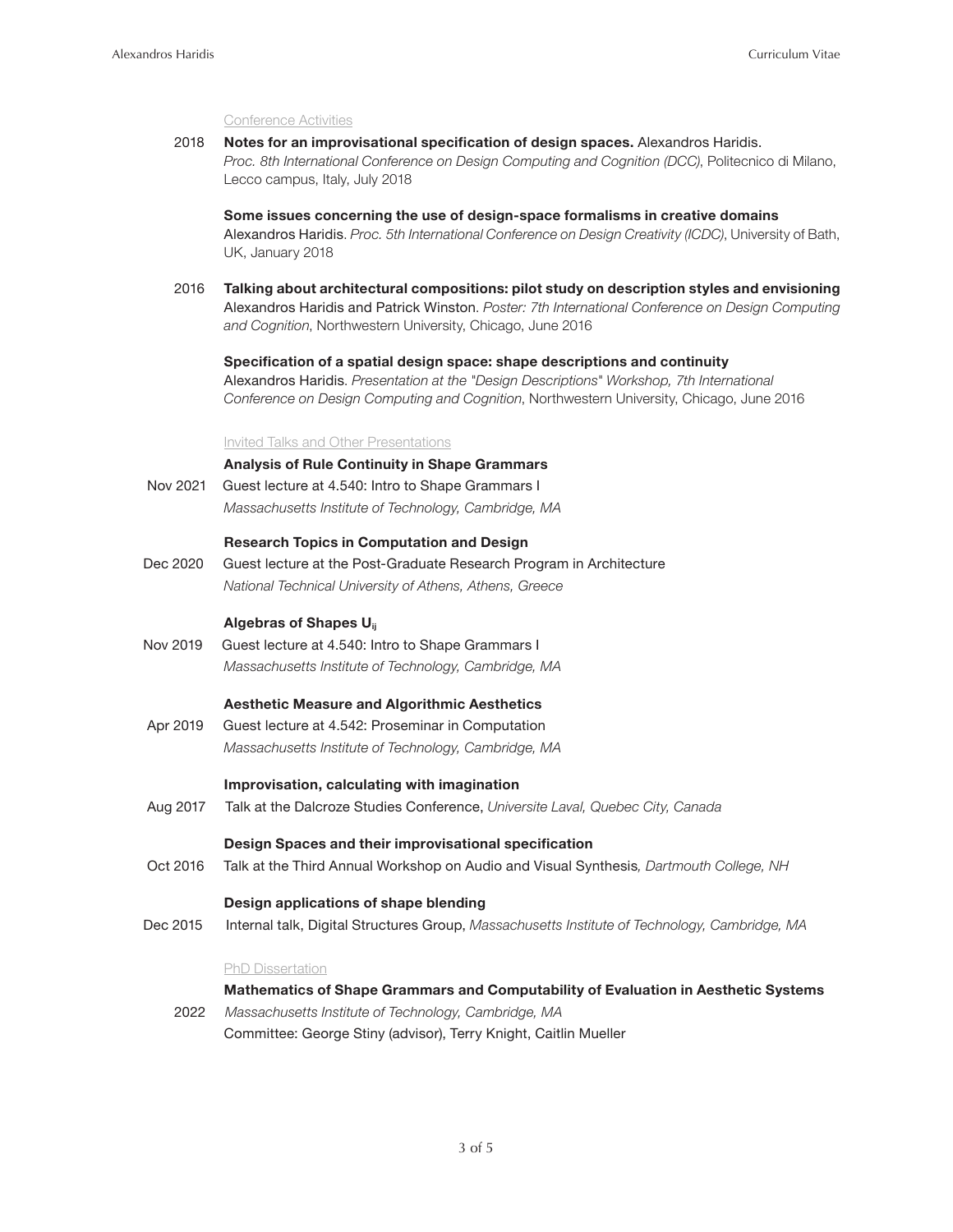# **SERVICE**

| Reviewing      | Journals:<br>Environment and Planning B: Urban Analytics and City Science (2019-2021)<br>Artificial Intelligence for Engineering Design, Analysis and Manufacturing (AI EDAM) (2019-2021)<br>Nexus Network Journal (2018); Technology, Architecture+Design (TAD) (2018-2019)<br>Conferences: Design Computing and Cognition (DCC) (2018-2022) |
|----------------|-----------------------------------------------------------------------------------------------------------------------------------------------------------------------------------------------------------------------------------------------------------------------------------------------------------------------------------------------|
| 2021           | Graduate Admissions Committee Member, SMArchS & PhD in Computation, MIT                                                                                                                                                                                                                                                                       |
| 2018-2020      | Cabinet Representative for PhD students, Architecture Student Council (ASC), MIT                                                                                                                                                                                                                                                              |
| 2015-2021      | Interdepartmental Subjects Listing in Computation, Contributor, MIT Department of Architecture                                                                                                                                                                                                                                                |
| Organization   | Co-organizer, "Quantifying Shape Complexity", Eurographics 2021, SHREC'21 Workshop Track on<br>3D Objects Retrieval, Spring 2021                                                                                                                                                                                                              |
|                | Co-organizer and Project Leader, "Algorithmic & Mathematical Methods in Design"<br>MIT Department of Architecture SWAP program, Summer 2020                                                                                                                                                                                                   |
|                | Co-organizer, "Design without Disciplines" Workshop, MIT Computation Group and UAI Design<br>Lab January 2018 (Santiago, Chile) and January 2019 (Cambridge, MA). Funded by MIT MISTI-Chile.                                                                                                                                                  |
|                | Co-organizer, 4.583 Forum in Computation, MIT Computation Group, Lecture series with invited<br>speakers, Fall 2017, Fall/Spring 2018                                                                                                                                                                                                         |
| 2017           | Volunteer Instructor, Summer Course "Arithmetic with Shapes", K12 students from the greater<br>Boston area, MIT Educational Studies Program, July-August 2017, Cambridge, MA                                                                                                                                                                  |
|                | <b>PROFESSIONAL EXPERIENCE</b>                                                                                                                                                                                                                                                                                                                |
| $06 - 09/2019$ | Computational Design & Software Development, OPT Industries Inc, Cambridge, MA                                                                                                                                                                                                                                                                |
|                | • Developed computational tools and algorithms for complex geometric problems                                                                                                                                                                                                                                                                 |

- Led research on efficient digital communication workflows between an in-house CAD system and a CNC manufacturing machine
- 06—10/2017 **Machine Learning Scientist and Advisor**, *Hosta a.i., Cambridge, MA*
	- Led internal research on automatic 3D space inference from 2D image information
	- Developed prototype system for image segmentation and classification using deep neural network technology, and presented the system at professional venues
- 07—08/2016 **Computational Design Specialist**, *10xBeta, New Lab, New York*
- 06—07/2016 **Computational Design Specialist**, *Anmahian and Winton Architects, Cambridge, MA*
	- 2013-2015 **Project Architect & Computational Design Consultant**, *Horotechniki S.A., Thessaloniki, Greece*

### **Assistant Architect**, *Egnatia Group S.A., Thessaloniki, Greece*

2009-2013 • Participated in design teams for more than fifteen built projects in Greece